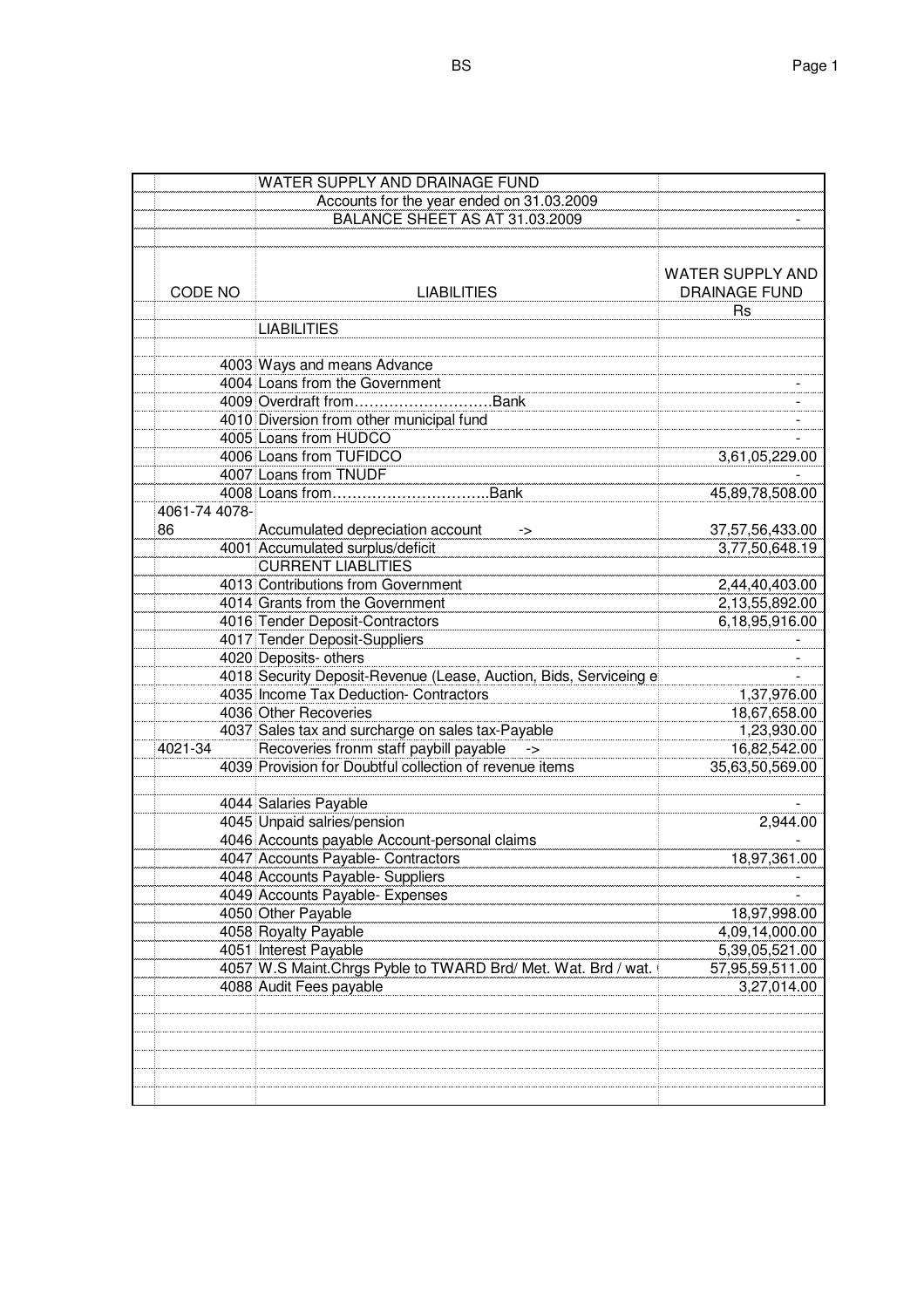|            | <b>OUTSTANDINGS</b>                                            |                         |
|------------|----------------------------------------------------------------|-------------------------|
|            |                                                                |                         |
|            |                                                                |                         |
|            | 4077 Inter Zonal Transfer Account                              | 0.00                    |
| 4077-RF(M) | Inter Zonal Transfer Account-Revenue Fund-Main                 |                         |
| 4077-RF(E) | Inter Zonal Transfer Account-Revenue Fund-East                 |                         |
| 4077-RF(W) | Inter Zonal Transfer Account-Revenue Fund-West                 |                         |
| 4077-RF(S) | Inter Zonal Transfer Account-Revenue Fund-South                |                         |
| 4077-RF(N) | Inter Zonal Transfer Account-Revenue Fund-North                |                         |
| 4077-WS(E) | Inter Zonal Transfer Account-Water supply-East                 |                         |
| 4077-WS(W) | Inter Zonal Transfer Account-Water supply-West                 |                         |
| 4077-WS(N) | Inter Zonal Transfer Account-Water supply-North                |                         |
| 4077-WS(S) | Inter Zonal Transfer Account-Water supply-South                |                         |
| 4077-WS(M) | Inter Zonal Transfer Account-Water supply-Main                 |                         |
|            |                                                                |                         |
|            | <b>TOTAL</b>                                                   | 2,05,49,50,053.19       |
|            |                                                                |                         |
|            |                                                                |                         |
|            | <b>COIMBATORE CORPORATION: COIMBATORE</b>                      |                         |
|            | Accounts for the year ended on 31.03.2009                      |                         |
|            | BALANCE SHEET AS AT 31.03.2009                                 |                         |
|            |                                                                |                         |
|            |                                                                | <b>WATER SUPPLY AND</b> |
| CODE NO    | <b>ASSETS</b>                                                  | <b>DRAINAGE FUND</b>    |
|            |                                                                | Rs                      |
|            | <b>FIXED ASSETS</b>                                            |                         |
|            |                                                                |                         |
|            | 3101 Land-Gross Block                                          | 53,36,268.00            |
|            | 3102 Buildings-Gross Block                                     | 3,79,764.00             |
|            | 3105 Strom water Drains, Open Drains and Culverts- Gross Block | 44, 31, 44, 275.00      |
|            | 3106 Heavy Vehicles--Gross Block                               | 2,69,761.00             |
|            | 3109 Furniture, Fixtures and Office Equipments- Gross Block    | 2,76,751.00             |
|            | 3111 Electrical Installations- Others- Gross Block             | 4,43,722.00             |
|            | 3112 Plant And Machineries- Gross Block                        | 1,92,41,054.00          |
|            | 3118 Public Fountain                                           | 77,64,739.00            |
|            | 3121 Projects-in--Progress Account                             | 42,52,396.00            |
|            | 3132 Water Supply Head Works, OHT etc., and Water Supply Mair  | 49,46,11,194.00         |
|            | 3133 Drains and Sewerage pipes, cobduits, channels etc.        | 9,48,30,841.00          |
|            | 3134 Ground water wells/ Deep Bore-wells                       | 8,49,66,569.20          |
|            | 3135 Hand pumps- India Mark II                                 | 32,645.00               |
|            | 3137 Sullage water removal Tankers                             | 20,80,201.00            |
|            | <b>CURRENT ASSETS</b>                                          |                         |
| 3001(ws)   | Specific Stock Account-(Water Supply materials)                |                         |
|            | 3011 Lease Amount Recoverable Current                          |                         |
|            |                                                                |                         |
|            | 3012 Lease Amount Recoverable Current                          |                         |
|            | 3013 Water Supply And Drainage Tax-Receivable-Current          | 8,18,27,610.70          |
|            | 3014 Water Charges Recoverable-Current                         | 4,06,58,320.00          |
|            | 3015 Water Charges Recoverable-Arrear                          | 2,86,27,997.00          |
|            | 3017 Rent on Builldings-Recoverable-Current                    |                         |
|            | 3019 Water Supply And Drainage Tax-Receivable-Arrears          | 15,99,19,094.65         |
|            | 3025 Interest Accrued on Fixed Deposit/Dividend due on Shares  | 6,10,964.00             |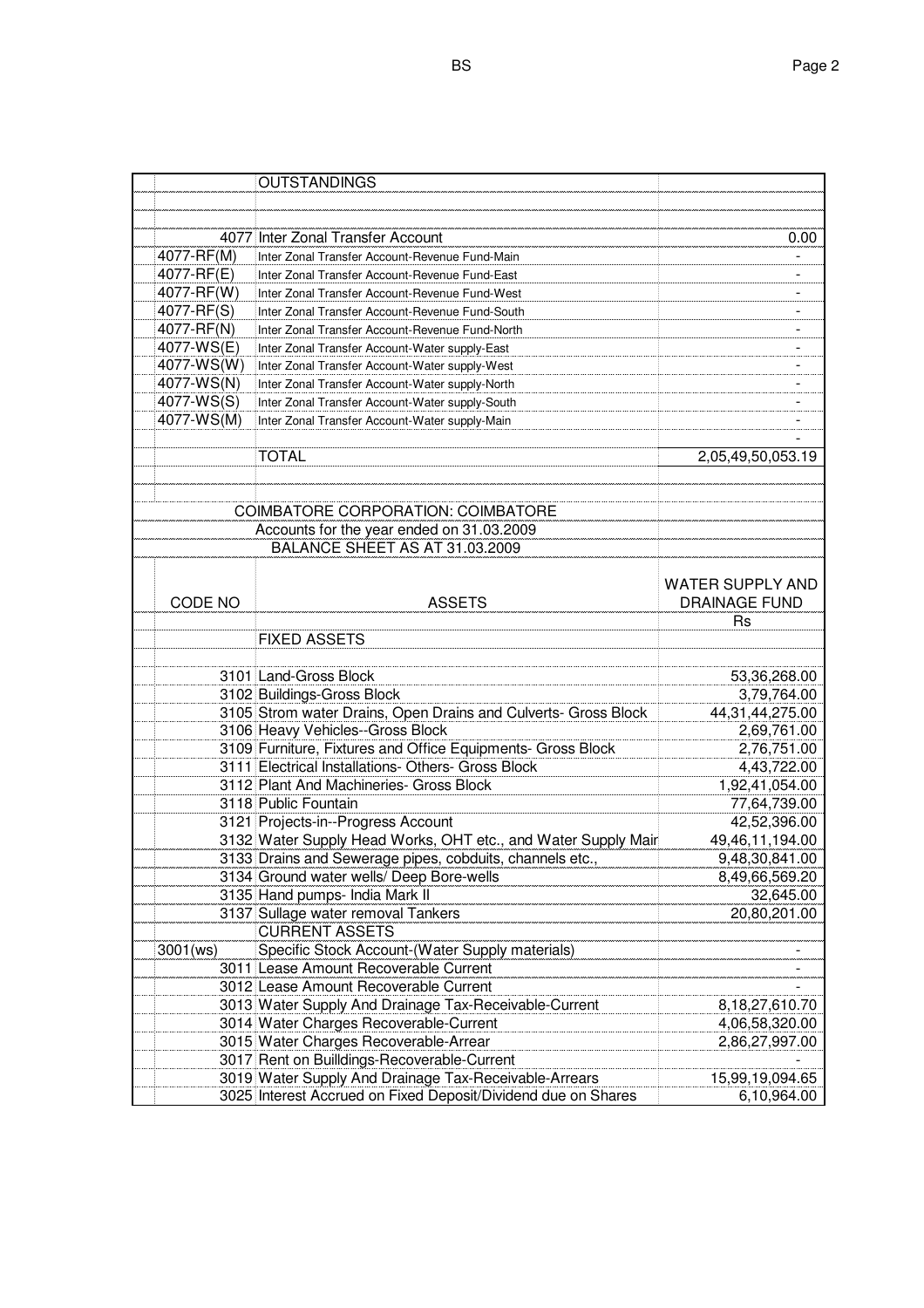| 3028-3046   | Staff advance recoverable<br>->               | 1,18,51,184.00    |
|-------------|-----------------------------------------------|-------------------|
|             | 3131 Advane to TWARD Board/ Metro Water Board | 23,20,95,519.00   |
|             | 3055 Other Advances- Recoverable              | 51,76,040.00      |
|             | 3056 Deposits-Recoverable                     | 2,18,547.00       |
|             | 3058 General Imprest Account                  | 1,882.53          |
|             | 3059 Cash Account                             |                   |
|             | 3070 Fixed deposit                            | 12,73,97,895.48   |
|             | 3072 Miscellaneous recoveries- Receivable     |                   |
|             | 3138 Other Items                              |                   |
|             |                                               | 5,61,38,158.15    |
|             |                                               | 2,34,18,381.00    |
|             | 3142 Under Ground Drainage Scheme - Deposits  | 96,22,751.82      |
| 3139(E)     | WS and D Fund- Central Bank Of India          |                   |
| 3139(W)     | WS and D Fund- Canara Bank                    | ÷.                |
| 3139(S)     | WS and D Fund- Indian Bank                    |                   |
| 3139(N)     | WS and D Fund- Union Bank Of India            | $\blacksquare$    |
| 3139(SBI)   | WS and D Fund- State bank Of India            | $\blacksquare$    |
| 3139(M-UBI) |                                               |                   |
| 3139(M-IB)  |                                               |                   |
| 3140(E)     | WS and D Fund- Central Bank Of India-Dep      |                   |
| 3140(W)     | WS and D Fund- Canara Bank-Dep Bank           |                   |
| 3140(S)     | WS and D Fund- Indian Bank-Dep Bank           |                   |
| 3140(N)     | WS and D Fund- Union Bank Of India-Dep Bank   |                   |
|             |                                               |                   |
|             | <b>OTHER ITEMS</b>                            |                   |
|             |                                               |                   |
|             |                                               |                   |
| 3100-RF(E)  | Interfund Transfers- Revenue Fund-East        |                   |
| 3100-RF(W)  | Interfund Transfers- Revenue Fund-West        |                   |
| 3100-RF(N)  | Interfund Transfers- Revenue Fund-North       |                   |
| 3100-RF(S)  | Interfund Transfers- Revenue Fund-South       |                   |
| 3100-RF(M)  | Interfund Transfers- Revenue Fund-Main        |                   |
|             | 3100 Interfund Transfers                      | 11,97,55,527.66   |
|             |                                               |                   |
|             |                                               | 2,05,49,50,053.19 |
|             |                                               |                   |
|             |                                               |                   |
|             |                                               |                   |
|             |                                               |                   |
|             |                                               |                   |
|             |                                               |                   |
|             |                                               |                   |
|             |                                               |                   |
|             |                                               |                   |
|             |                                               |                   |
|             |                                               |                   |
|             |                                               |                   |
|             |                                               |                   |
|             |                                               |                   |
|             |                                               |                   |
|             |                                               |                   |
|             |                                               |                   |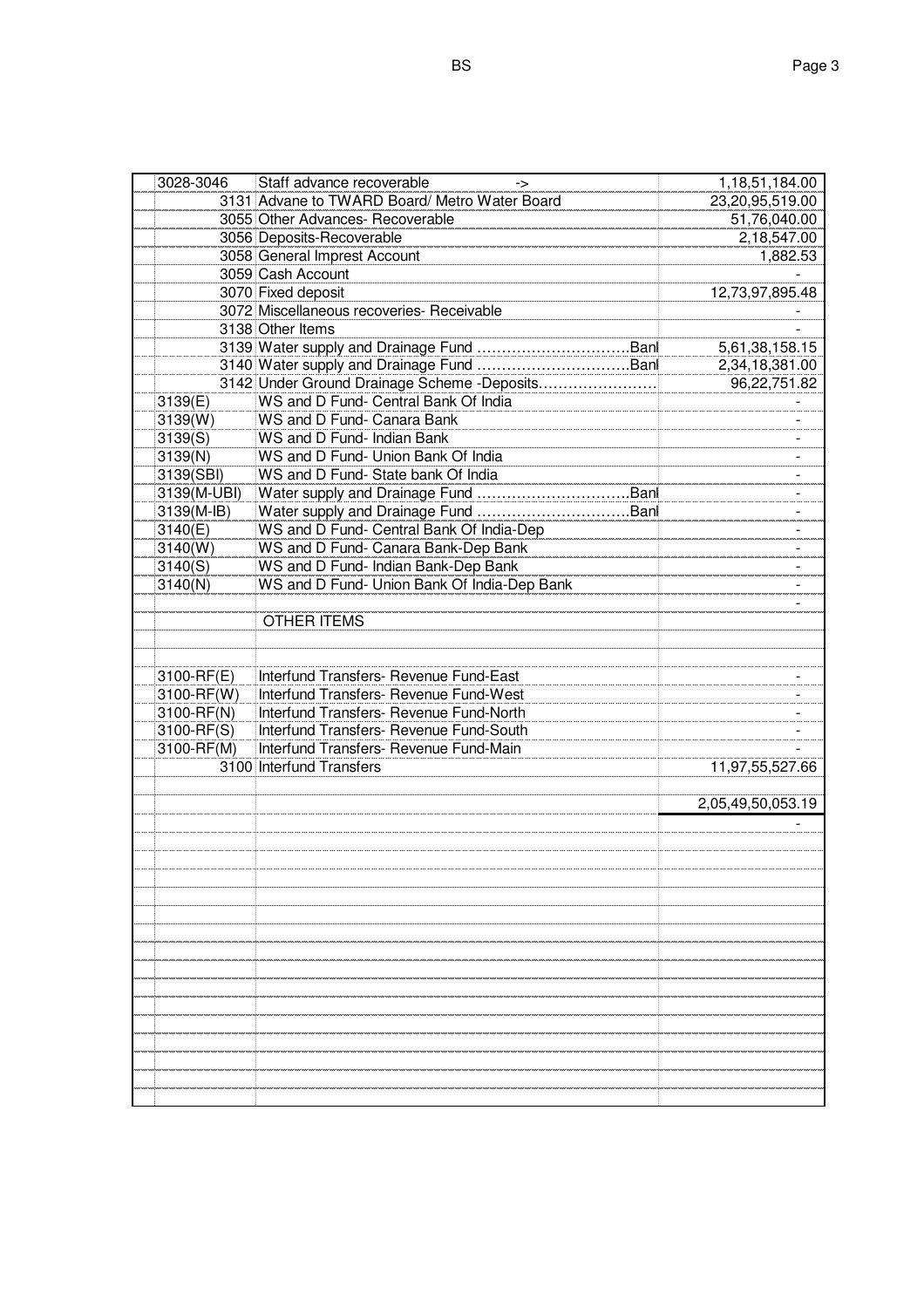|                                           | COIMBATORE CORPORATION: COIMBATORE |                                                                                 |                             |
|-------------------------------------------|------------------------------------|---------------------------------------------------------------------------------|-----------------------------|
| Accounts for the year ended on 31.03.2009 |                                    |                                                                                 |                             |
|                                           |                                    |                                                                                 |                             |
|                                           |                                    | SCHEDULE: A TO BALANCE SHEET AS AT 31.03.2009                                   |                             |
|                                           |                                    |                                                                                 |                             |
|                                           |                                    |                                                                                 |                             |
|                                           |                                    |                                                                                 | WATER SUPPLY AND            |
|                                           | CODE NO                            | <b>ASSETS</b>                                                                   | <b>DRAINAGE FUND</b>        |
|                                           |                                    |                                                                                 | <b>Rs</b>                   |
|                                           |                                    | 4061 Buildings- Accumulated Depreciation                                        | 1,04,274.00                 |
|                                           |                                    | 4064 Storm water drains, Open drains and culverts- Accumulated De               | 25,30,98,395.00             |
|                                           |                                    | 4065 Heavy Vehicles- Accumulated Depreciation                                   | 2,33,389.00                 |
|                                           |                                    | 4068 Furniture, Fixtures and Office Equipments- Accumulated Depr                | 2,17,973.00                 |
|                                           |                                    | 4070 Electrical Installation- Others-Accumulated depreciation                   | 1,56,567.00                 |
|                                           |                                    | 4071 Plant and Amchinery- Accumulated Depreciation                              | 60,64,238.00                |
|                                           |                                    | 4080 Public Fountains- Accumulated Depreciation                                 | 45,47,399.00                |
|                                           |                                    | 4081 Head Works OHT etc., Water Supply Mains-Accumulated De                     | 8,38,18,671.00              |
|                                           |                                    | 4082 Drainage Sewerage Pipes, conduits etc.,-Accumulated Depre                  | 1,18,97,040.00              |
|                                           |                                    | 4083 Ground Water wells/ Deep Bore wells-Accumulated Depreciat                  | 1,41,75,396.00              |
|                                           |                                    | 4084 Hand Pumps India Mark II- Accumulated Depreciation                         | 32,756.00                   |
|                                           |                                    | 4086 Sullage water Removal Tankers-Accumulated Depreciation                     | 14,10,335.00                |
|                                           |                                    | <b>TOTAL</b>                                                                    | 37,57,56,433.00             |
|                                           |                                    |                                                                                 |                             |
|                                           |                                    |                                                                                 |                             |
|                                           |                                    |                                                                                 |                             |
|                                           |                                    | COIMBATORE CORPORATION: COIMBATORE                                              |                             |
|                                           |                                    | Accounts for the year ended on 31.03.2009                                       |                             |
|                                           |                                    |                                                                                 |                             |
|                                           |                                    | SCHEDULE: B TO BALANCE SHEET AS AT 31.03.2009                                   |                             |
|                                           |                                    | RECOVERIES FROM STAFF PAY BILLS - PAYABLE                                       |                             |
|                                           |                                    |                                                                                 |                             |
|                                           |                                    |                                                                                 | WATER SUPPLY AND            |
|                                           | CODE NO                            |                                                                                 | <b>DRAINAGE FUND</b>        |
|                                           |                                    |                                                                                 | Rs                          |
|                                           |                                    | 4021 Provident Fund Recoveries                                                  | 7,30,271.00                 |
|                                           |                                    | 4022 Co-operative Society Loan Recoveries                                       | (2,69,154.00)               |
|                                           |                                    | 4023 RD Recoveries                                                              | (76,062.00)                 |
|                                           |                                    | 4024 L I C Policy Premium Recoveries                                            | 2,93,964.00                 |
|                                           |                                    |                                                                                 |                             |
|                                           |                                    | 4025 Special Providend Fund-cum-Gradutity Scheme Recoveries                     | 7,59,508.00                 |
|                                           |                                    | 4026 FBF/ Group Insurance Sheme Recoveries                                      | 4,05,820.00<br>(16, 517.00) |
|                                           |                                    | 4027 External Housing Recoveries-CMA<br>4028 Deputationist Recoveries           |                             |
|                                           |                                    |                                                                                 | (97, 816.00)                |
|                                           |                                    | 4029 Income Tax deduction at Source from Employees-TDS<br>4031 Court Recoveries | (4,29,001.00)               |
|                                           |                                    |                                                                                 |                             |
|                                           |                                    | 4032 Subscription to HBA Special FBF                                            | 44,911.00                   |
|                                           |                                    | 4033 Health Fund Subscription                                                   | 3,57,302.00                 |
|                                           |                                    | 4059 Hand loom Advance Recoverd- Payable to Co-optex                            | 25,309.00                   |
|                                           |                                    | 4060 Khadi Advance Recovered Payable to Khadi Board                             | (45,993.00)                 |
|                                           |                                    |                                                                                 |                             |
|                                           |                                    | TOTAL                                                                           | 16,82,542.00                |
|                                           |                                    |                                                                                 |                             |